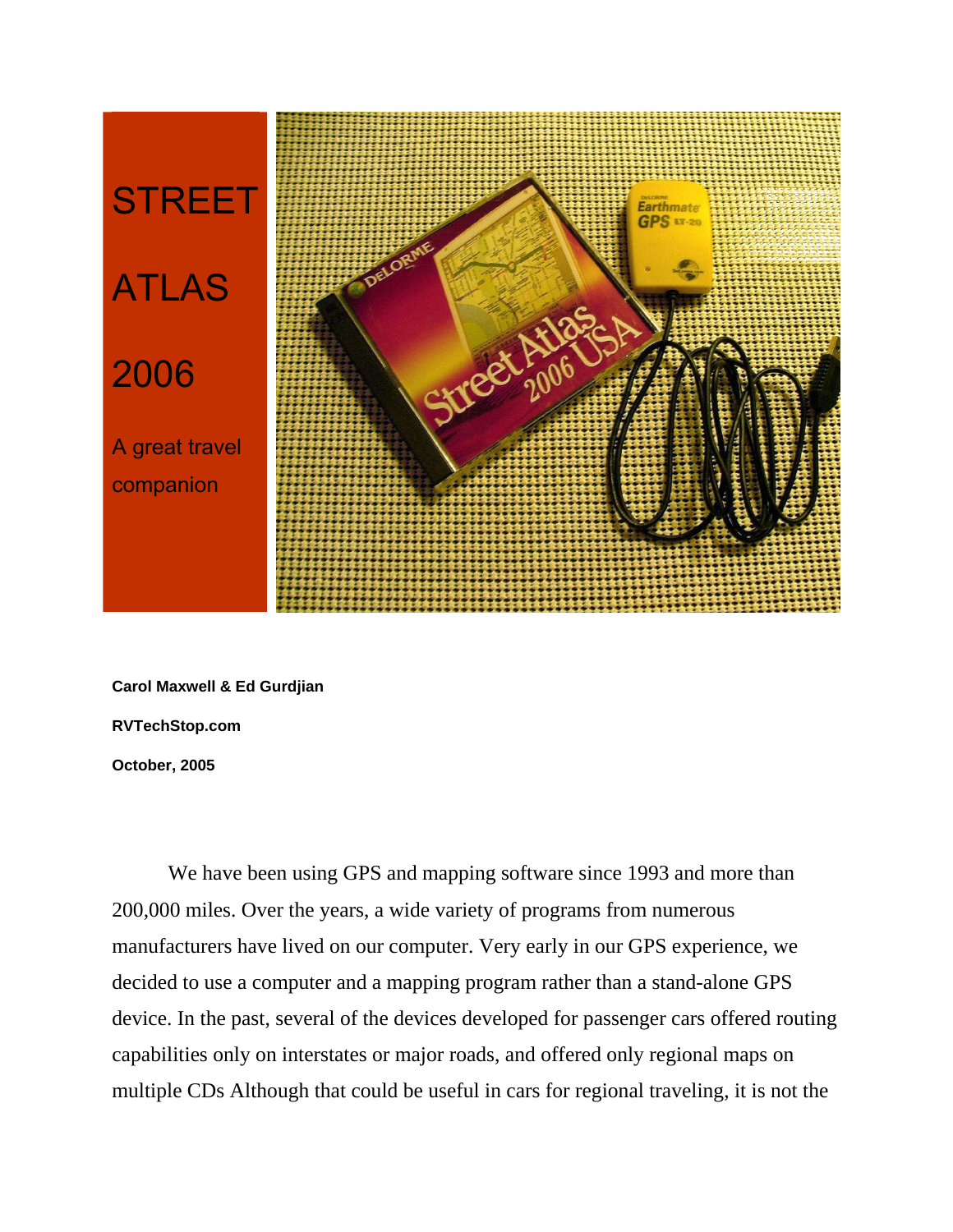best choice for an RV because we can travel across the whole country in a single season. Further, we already had a computer and it seemed foolish to spend a lot more on a device to do one function that the computer could easily do.

We found the Delorme products to be the most suited to our needs. For all versions, the entire U.S. is on a single CD and it has phenomenal pinpoint street level mapping. Delorme has continually added features to each version, but their latest, *Street Atlas 2006,* is one of the best. While maintaining the good features from previous versions like trip planning and the ability to draw in routable roads, they have updated and expanded exit service information as well as other points of interest. The new tool bar is very easy to use and the address book and "avoid routing tool" are two very useful additions. The updated "streets and roads" has also improved navigation in Canada. Other new features include Mapshare, which allows online posting of maps and routes to share with friends, family, and others; Auto Zoom for upcoming turns; increased user defined settings; GPS log details and preview; and user defined keyboard shortcuts. More good news is that GPS mapping is very affordable. Our first program in 1993 was nearly \$500 and the permanently mounted antenna and receiver was over \$1000.00. *Street Atlas 2006* bundled with the new LT20 Earthmate Receiver is a mere \$99.95.

We still use the permanently mounted antenna with our desktop computer in the coach, but we now have a notebook computer as well. As any RV owner knows, getting to your destination is only the beginning. In the past, we would print maps from the desktop to take with us to navigate local sites. Now we use the notebook and the Earthmate receiver, which works very well in the car. This newest receiver is connected through a USB port so it does not need a separate power supply like the old serial port version. However, if it is used for long duration, a car adaptor power supply